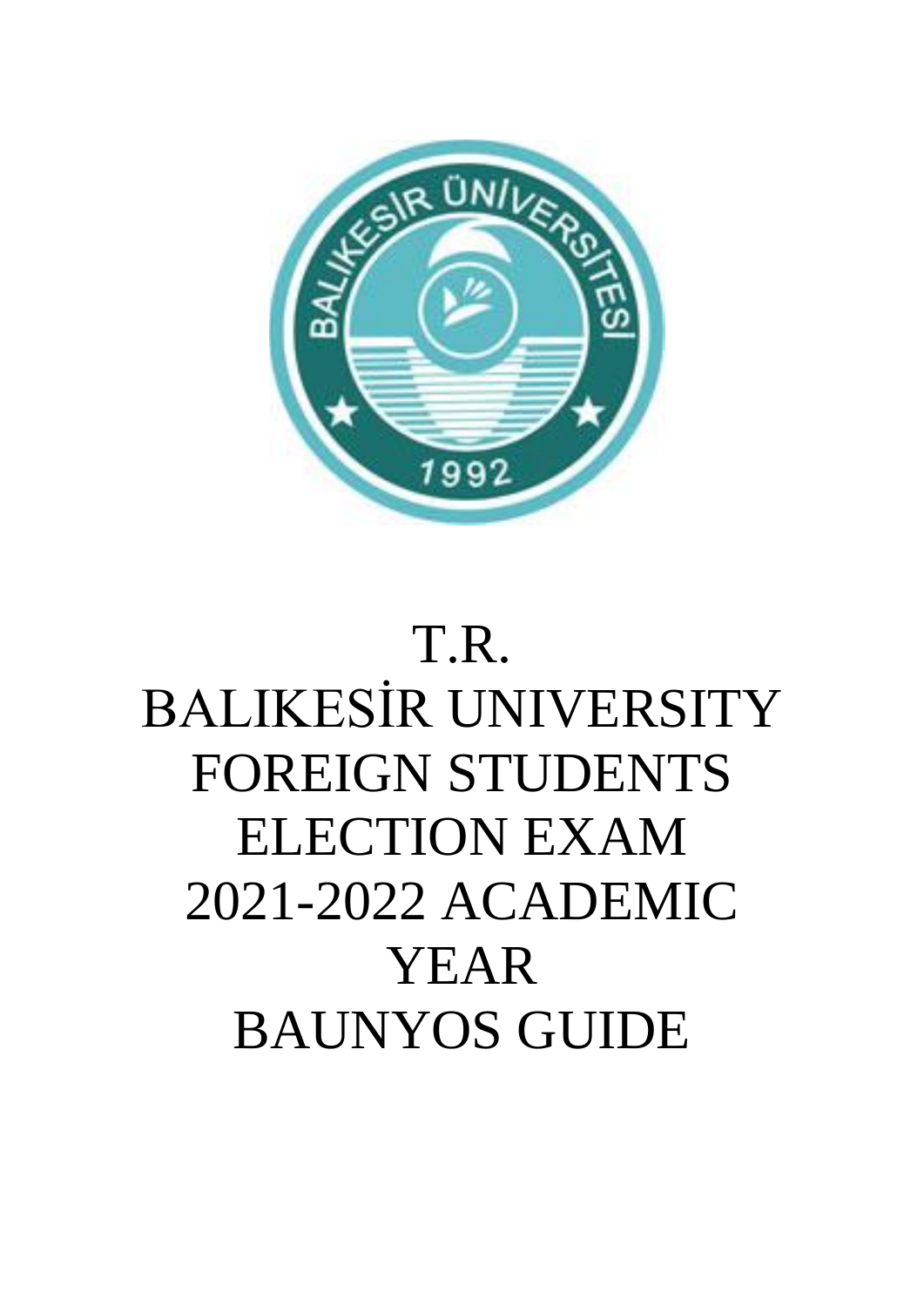#### 1. GENERAL INFORMATION, BASIC PRINCIPLES AND TERMS

- **1.1.**This guide covers the rules that candidates who want to apply from abroad to study at Balıkesir University for the 2021-2022 academic year must follow.
- **1.2.** The rules in this guide can be changed; if the legislative, executive and judicial organs take effect after the publication date of the guide; The Higher Education Council and Evaluation Board, Balıkesir University Executive Board and Balıkesir University Senate decisions require. In this case, the way to be followed is determined by Balıkesir University. For situations not mentioned in this guide, actions are taken according to the decisions made by the Balıkesir University Senate and Foreign Student Admission Commission.
- **1.3.** Information in the application guide for the 2021-2022 Academic Year will be published on the web page of our university (http://www.balikesir.edu.tr) and will not be published or distributed separately.
- 1.2. Candidates Who Have the Right to Apply

If they are last year students of a high school or high school graduates:

a) Citizens of a foreign nationality,

b) Turkish citizens by birth right who got legal permission from The Ministry of Internal Affairs to leave Turkish Citizenship and their children who are not of full age and recorded in the Citizenship Secession can use their rights if they document that they have proper paperwork so as to comply with the Turkish Citizenship Law (Turkish Citizenship Law Number 5901 article 7 dictates that (1) Child who was born as part of a parent marriage is counted as Turkish citizen – It will be useful for candidates who apply from a foreign country to observe Turkish Citizenship Law).

c) Those who earned citizenship later and became Turkish citizens, and Dual Citizens in the same status.

ç) (1) Those students of Turkish Citizenship who started studying abroad before 01.02.2013 and completed their last three years of high school education in a foreign country other than NCTR (including those who have completed high school education in a Turkish school of MEB (Ministry of National Education) in a foreign country other than NCTR).

 (2) Those candidates who started studying abroad after 01.02.2013 for high school education and completed their entire high school education in a foreign country other than NCTR (including those who have completed high school education in a Turkish school of MEB (Ministry of National Education) in a foreign country other than NCTR)

d) Residents of Northern Cyprus Turkish Republic who have citizenship, those who completed high school education in Northern Cyprus Turkish Republic and have GCE AL exam results, those who registered for Colleges and high schools in other countries between 2005 and 2010 and have GCE AL results

can apply.

1.3. Those Who Cannot Apply

a) Turkish Citizens who completed their high school education in Turkey or Northern Cyprus Turkish Republic

b) Northern Cyprus Turkish Republic Citizens (those who completed all of their high school education in Cyprus and have GCE AL exam results and those who registered for high schools in other countries between the years 2005-2010 and those who will get or got a GCE AL score are excluded)

c) Dual Citizens whose primary citizenship is Turkish Citizenship based on the clause b of article 1 which is related to gaining Turkish citizenship through birth right. (excluding those who meet the requirements of article 2.1)

ç) Dual Citizens whose one of citizenships is of Northern Cyprus Turkish Republic (Those who completed their high school education in high schools of Northern Cyprus Turkish Republic and got a GCE AL result are excluded. In addition, those who were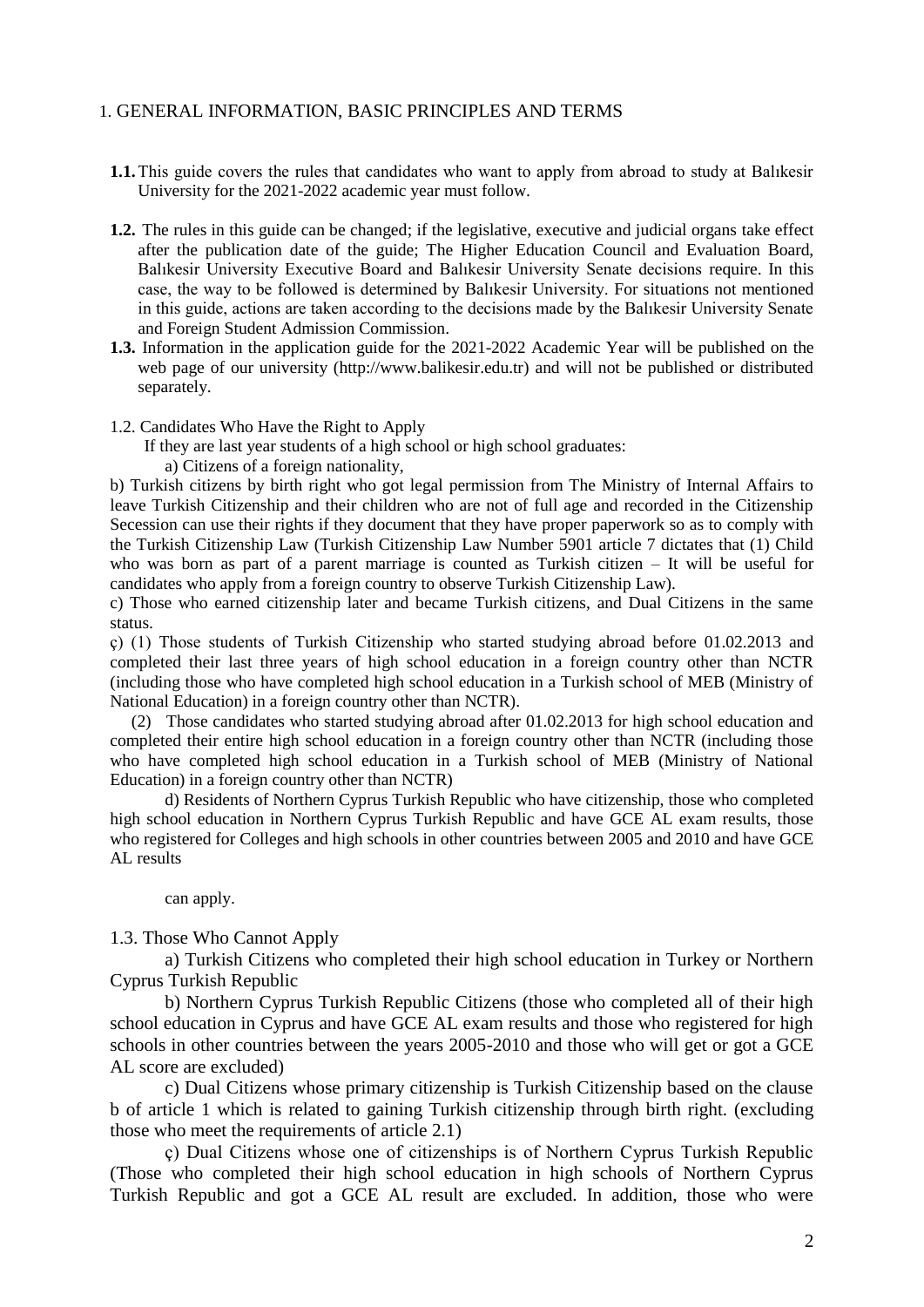registered to colleges and high schools in other countries between 2005-2010 and got or will get a GCE AL result are excluded as well)

d) Dual Citizenship owners; whose primary citizenship is of Republic of Turkey thanks to the b clause of article 1, who is of Turkish nationality, who are enrolled to schools that are part of Embassies located in Turkey or the foreign high schools in Turkey.

Even if these candidates take the exam, they will not be granted any rights by means of getting a score.

#### 2. BAUNYÖS PROGRAM QUOTAS

2.1. Information about Undergraduate programs is in Table 1.

2.2. Information about the programs who accept students of special abilities is in Table 2.

### 3. PREFERENCE PROCEDURES

3.1. Preferences will be made online.

3.2. Exam types and scores to be used in Preference procedures accepted by Balıkesir University Senate are given in detail in Foreign Student Acceptance Instructions (http://yos.balikesir.edu.tr/yonerge.pdf).

3.3. Due to the ongoing Global Covid-19 Pandemic, our university decided not to carry out Foreign Student Exam this year. Therefore, the following decisions have been taken for students who want to apply to our University and make a choice as international student status:

a) Applications and preferences can also be made with the scores of Foreign Student Exams made by all state universities in our country that provide online verification services, also exams of KUNIB in 2019-2020-2021.

b) Applications and preferences can be made with the TQDK 2021 exam score, the official Higher Education exam of Azerbaijan.

3.4. All candidates are obliged to fill in their information completely and accurately by signing in to our online system via e-mail. The applications of the candidates who declared incorrect or missing information will not be accepted.

3.5. The coefficient application previously applied in the placement process has been cancelled.

3.6. The evaluation of the applications will be made by taking the YÖS scores and other valid score types into consideration. If the scores are equal, the younger candidate will be preferred.

3.7. Candidates who have at least 50 points from the 100-point system and candidates who have points in the Annex-1 table of the Foreign Student Acceptance Instructions can make a choice. Balıkesir University Senate has the right to add and remove from the list of the exams to be accepted.

3.8. Candidates can choose at most 5 of the programs listed in Table 1 and Table 2 below.

3.9. Students who have registered at our university in previous years and continue their education cannot re-apply.

3.10. In the applications to be made to the departments that accept students with the Special Ability Exam of our university, a special ability exam is made by the relevant schools according to the announced quota, dates and conditions. In the programs that accept students with the Special Ability Exam, ranking is made by taking 40% of the preferred score type and 60% of the special ability exam to be held by the relevant department. Students cannot be placed in these departments during the additional placement process.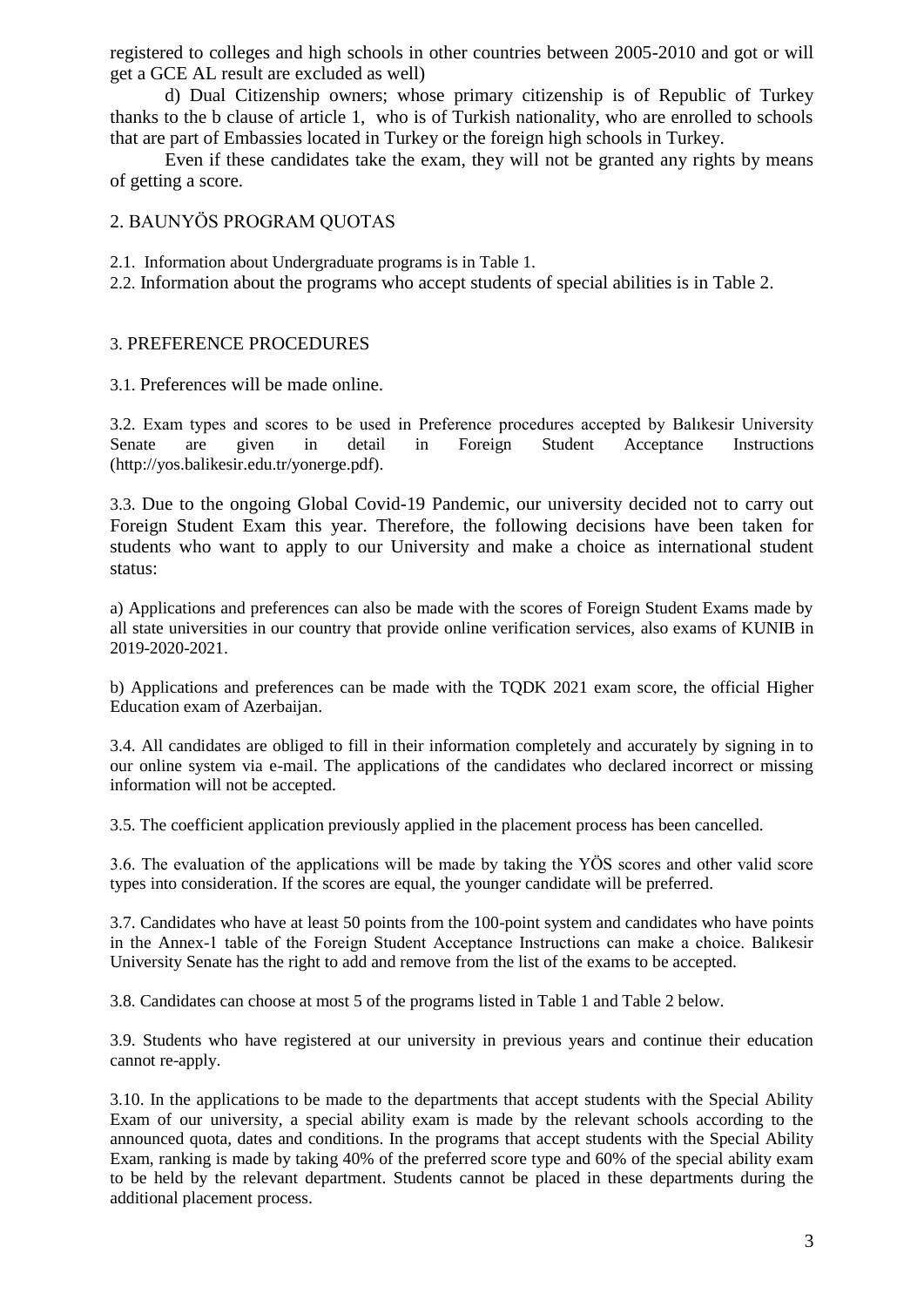3.11. Balıkesir University can make additional placement for vacant quotas. Our university reserves the right to fill or not to fill the quotas.

3.12. The students who got the right to be registered at the first placement phase cannot make preferences for additional placements even with other types of examinations. If more than one exam score is determined, the preference procedures are canceled. Even if they gain the right to register, their registrations will be deleted.

### 4. NECESSARY DOCUMENTS FOR PLACEMENT APPLICATIONS

4.1. Candidates can complete the applications by uploading the documents listed below to the system completely. Applications will be made online. (Candidates are able to make maximum of 5 (five) preferences.) Identity information of the candidates must be written to the fields that are about the candidates' identity without changing and abbreviating any information. The candidate accepts the accuracy of the information entered and must prove it with official documents. The candidate is responsible for the loss of right arising from the wrong or missing information. The registration right of the candidate, who appears to be placed with incorrect or missing information, will be canceled, and if it is registered, his / her registration will be deleted.

4.2. For candidates who have applied with grades shown in appendix 1 in BAUNYÖS guideline, a copy of the certificate of exam results and a Turkish translation of it which is approved.

4.3 A copy of High School Diploma and Turkish Translation of it which is approved. Or a document from the school that the candidate is going to graduate. (For Turkish citizens who complete their high school in a high school connected to MEB abroad, an inquiry can be made from MEB.)

4.4. For candidates with dual citizenship; a "Detailed Certificate of Identity Register" which proves that the candidate was of a foreign nationality by birth and got Turkish nationality later on (Certificates of Identity Register without details of citizenship will never be accepted. Candidates should be very careful about this issue).

4.5. For candidates applying with "Mavi kart", the front and back side of the card.

4.6. The photo side of the passport with the identity information.

5. Balıkesir University has the right to ask for additional and detailed documents if missing and incorrect documents are determined.

6. Placement results will be available to candidates from the online system of Balıkesir University.

#### 7. APPLICATION AND REGISTRATION DATES

12-18 July 2021 (TSI 23:59) Online Applications August 4, 2021 Announcement of Results 9 – 13 August 2021 First Placement Registrations

\*The exam dates of the candidates who are entitled to participate in the special talent exams will be determined by the relevant school.

August 30 – September 3, 2021 (TSI 23:59) Additional Placement Online Applications September 16, 2021 Announcement of Results 20-24 September 2021 Additional Placement Registrations

Balıkesir University reserves the right to update and change the dates.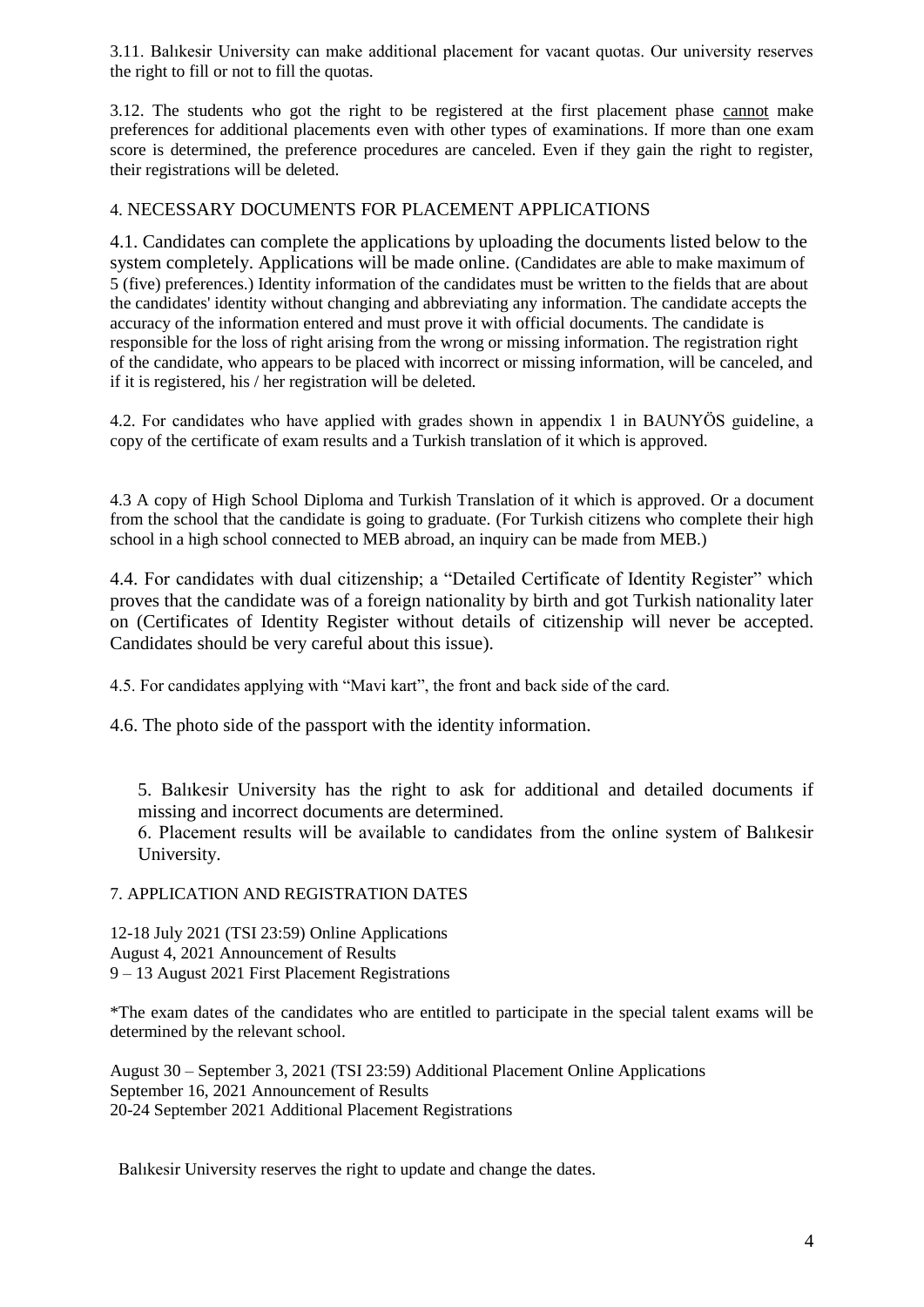Due to the pandemic, updates can be made on the dates and conditions. It is beneficial for our candidates to follow the announcements and keep in touch with the office.

## 8. NECESSARY DOCUMENTS FOR ENROLLMENT:

8.1 Original High School Diploma and Turkish Translation of it approved by the notary or Turkish Foreign Representatives,

8.2 Diploma Equivalency Certificate (Can be taken from Provincial Directorate of National Education or Turkish Foreign Representatives.)

8.3 Original Transcript and Turkish Translation of it approved by the notary or Turkish Foreign Representatives, (The document which shows the GPA in the Secondary Education)

8.4 Original Certificate of Exam Results, (BAUYOS and the others defined)

8.5 Certificate of Proficiency in Turkish, (Candidates who cannot deliver this document are able to attend BAUNYOS "Turkish Language Proficiency Test".)

8.6 Portrait Photos (6 photos)

8.7 Approved photocopy of the passport and Turkish Translation of it approved by the notary or Turkish Foreign Representatives

8.8 For candidates with dual citizenship; a "Detailed Certificate of Identity Register" which proves that the candidate was of a foreign nationality by birth and got Turkish nationality later on (Certificates of Identity Register without details will not be accepted).

8.9 A copy of a blue card or a certificate of citizenship for applicants applying for a blue card.

8.10 A certified copy of the residence permit for study purposes (must be delivered to the student affairs office of related faculty within a month following the enrollment date.)

8.11. Declaration of financial adequacy with a bank account to make sure that they can meet their costs of living during their education period (an average monthly expense is between 1000 and 1500 Turkish Liras – yearly 10000 Turkish Liras)

8.12. Bank receipt showing the payment of tuition fee.

\*If required, additional documents can be asked from the related departments. It is beneficial for you to contact the related department/unit before coming to register.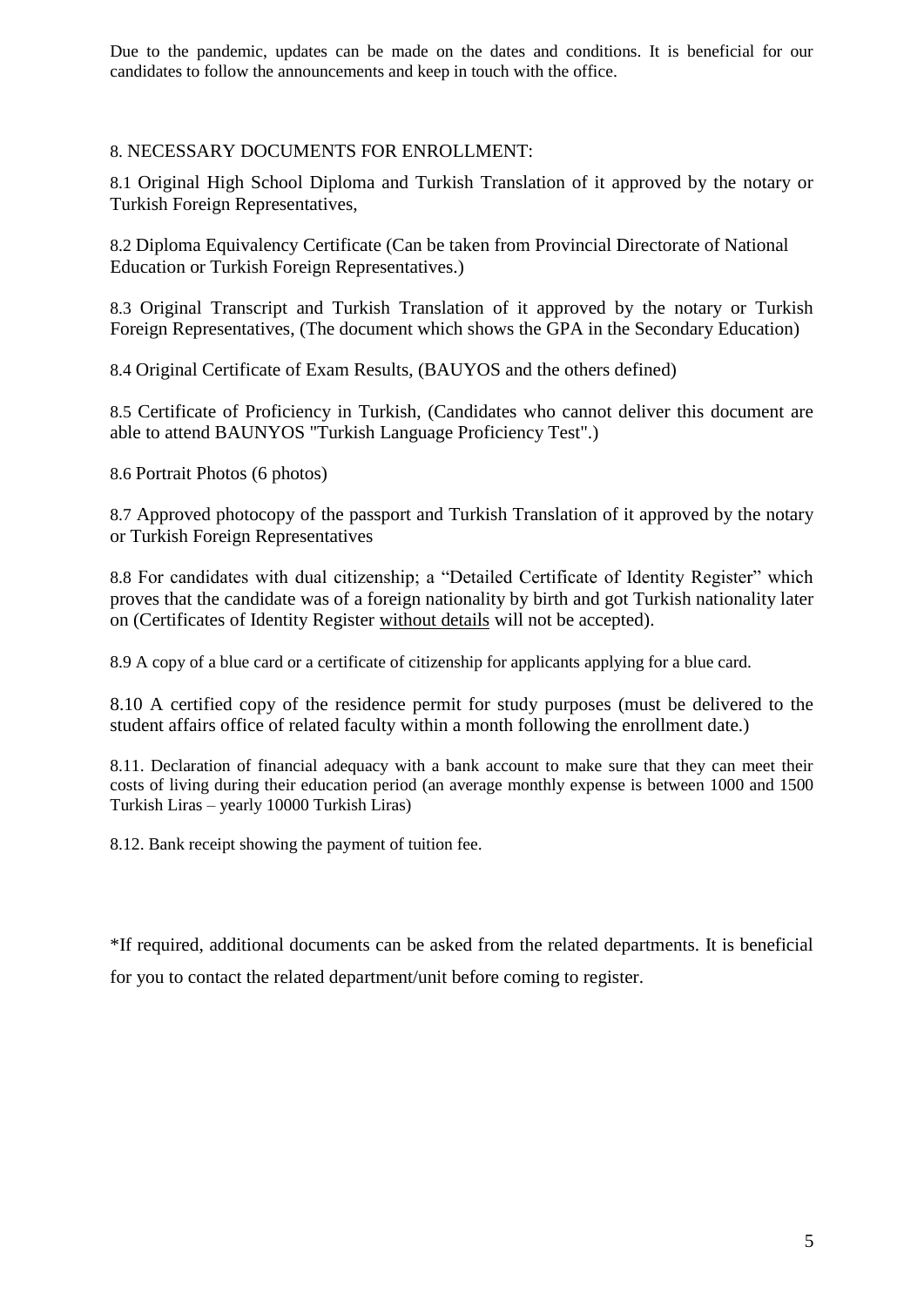| TABLE 1 - QUOTAS RELATED WITH BACHELORS DEGREE |                                               |                          |                |                                               |                       |
|------------------------------------------------|-----------------------------------------------|--------------------------|----------------|-----------------------------------------------|-----------------------|
| <b>CODE</b>                                    | <b>NAME OF PROGRAMME</b>                      | Duration<br>(years)      | Quota          | 2020-<br>2021<br>Edu.<br>Term<br>Fees<br>(TL) | Special<br>Conditions |
|                                                |                                               |                          |                |                                               |                       |
|                                                | <b>Faculty of Medicine</b>                    |                          |                |                                               |                       |
| 101510435                                      | Medicine                                      | 6                        | $6*$           | 4494                                          | 1,4                   |
|                                                | <b>Faculty of Arts and</b><br><b>Sciences</b> |                          |                |                                               |                       |
| 101510029                                      | Geography                                     | $\overline{\mathcal{A}}$ | $\mathbf{2}$   | 2163                                          | 1                     |
| 101530218                                      | Geography (EP)                                | $\overline{4}$           | 3              | 4180                                          | 1,3                   |
| 101510011                                      | Biyology                                      | $\overline{\mathcal{L}}$ | $\overline{2}$ | 2163                                          | 1                     |
|                                                | Molecular Biology and                         |                          |                |                                               |                       |
| 101510489                                      | Genetics                                      | $\overline{4}$           | $\mathfrak{Z}$ | 2163                                          | $\mathbf{1}$          |
| 101510065                                      | Sociology                                     | $\overline{4}$           | $\overline{2}$ | 2163                                          | $\mathbf{1}$          |
|                                                | <b>Turkish Language</b>                       |                          |                |                                               |                       |
| 101510083                                      | andLiterature                                 | $\overline{4}$           | 3              | 2163                                          | 1                     |
|                                                | <b>Turkish Language</b>                       |                          |                |                                               |                       |
| 101530051                                      | andLiterature (EP)                            | $\overline{4}$           | $\overline{4}$ | 4180                                          | 1,3                   |
| 101510056                                      | Mathematics                                   | $\overline{4}$           | $\overline{2}$ | 2163                                          | $\mathbf{1}$          |
| 101510074                                      | History                                       | $\overline{4}$           | 3              | 2163                                          | $\mathbf{1}$          |
| 101530042                                      | History (EP)                                  | $\overline{4}$           | 3              | 4180                                          | 1,3                   |
| 101510038                                      | Physics                                       | $\overline{4}$           | $\overline{2}$ | 2163                                          | $\mathbf{1}$          |
| 101510047                                      | Chemistry                                     | $\overline{\mathcal{L}}$ | $\overline{2}$ | 2163                                          | $\mathbf{1}$          |
| 101590114                                      | Psychology                                    | $\overline{4}$           | $\overline{2}$ | 2163                                          | $\mathbf{1}$          |
|                                                | <b>Faculty of Economics and</b>               |                          |                |                                               |                       |
|                                                | <b>Administrative Sciences</b>                |                          |                |                                               |                       |
| 101510417                                      | Management                                    | $\overline{4}$           | 3              | 2380                                          | 1                     |
| 101510038                                      | Economics                                     | $\overline{4}$           | 5              | 2380                                          | $\mathbf{1}$          |
| 101510559                                      | Finance                                       | $\overline{4}$           | $\mathfrak{Z}$ | 2380                                          | $\mathbf{1}$          |
| 101530369                                      | Finance(EP)                                   | $\overline{4}$           | $\overline{3}$ | 5020                                          | 1,3                   |
| 101510568                                      | <b>International Trade and</b><br>Logistics   | $\overline{4}$           | 3              | 2380                                          | $\mathbf{1}$          |
|                                                | <b>International Trade and</b>                |                          |                |                                               |                       |
| 101530378                                      | Logistics (EP)                                | $\overline{4}$           | 3              | 5020                                          | 1,3                   |
|                                                | Politics and Public                           |                          |                |                                               |                       |
| 101590104                                      | Administration                                | $\overline{4}$           | 3              | 2380                                          |                       |
|                                                | Politics and Public                           |                          |                |                                               |                       |
| 101590105                                      | Administration (EP)                           | $\overline{4}$           | 3              | 5020                                          | 1,3                   |
|                                                | <b>Faculty of Architecture</b>                |                          |                |                                               |                       |
| 101510153                                      | Architecture                                  | $\overline{4}$           | $\sqrt{2}$     | 2947                                          | $\mathbf{1}$          |
|                                                | <b>Faculty of Engineering</b>                 |                          |                |                                               |                       |
|                                                | Electrical& Electronic                        |                          |                |                                               |                       |
| 101510108                                      | Engineering                                   | $\overline{4}$           | 3              | 2947                                          | $\mathbf{1}$          |
| 101530306                                      | Electrical& Electronic                        | $\overline{4}$           | 3              | 6644                                          | 1,3                   |

 $\mathbf{r}$ 

٦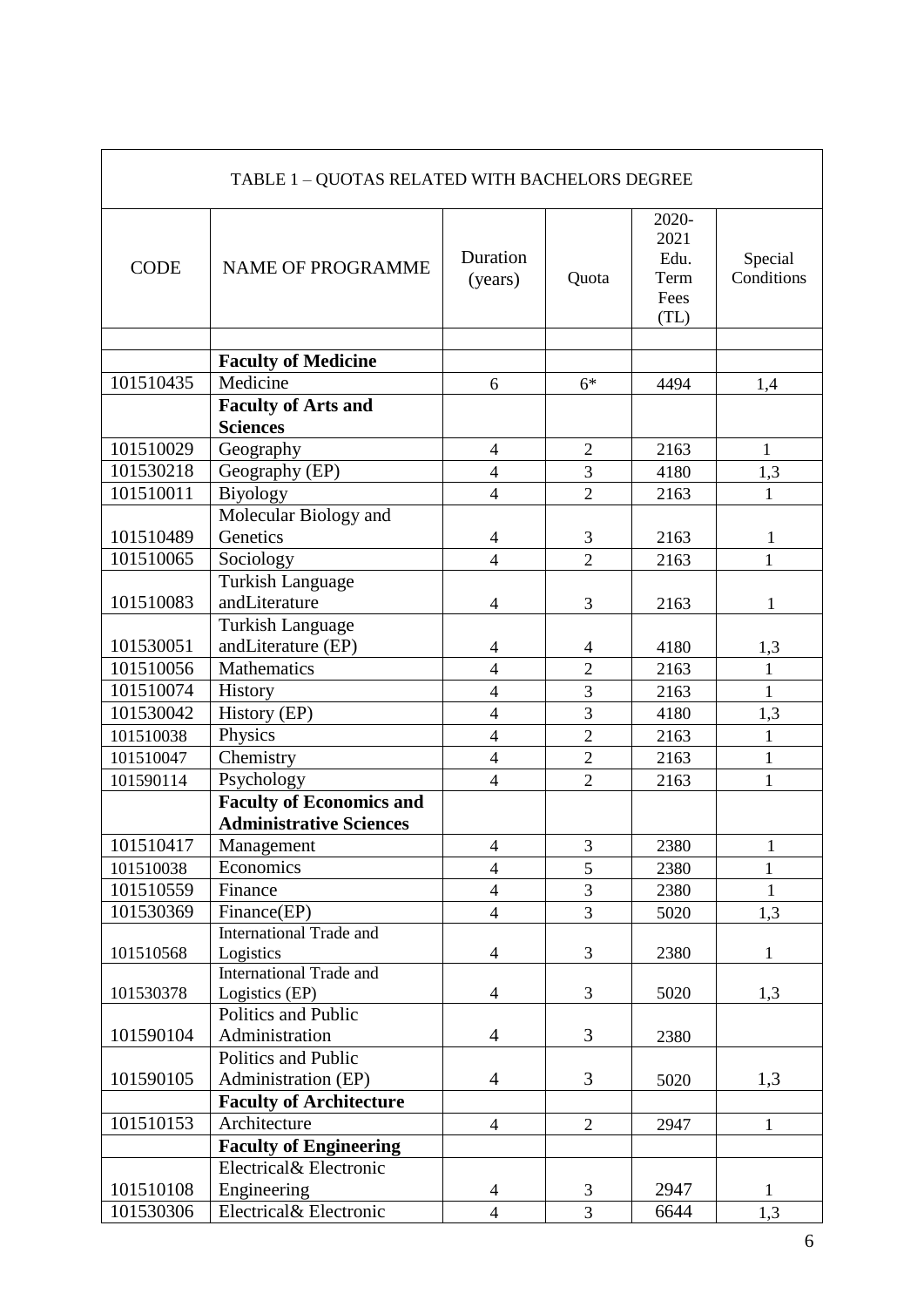|           | Engineering (EP)                   |                          |                 |      |              |
|-----------|------------------------------------|--------------------------|-----------------|------|--------------|
| 101510117 | <b>Industrial Engineering</b>      | $\overline{4}$           | 3               | 2947 | $\mathbf{1}$ |
| 101530299 | Industrial Engineering (EP)        | $\overline{4}$           | $\overline{2}$  | 6644 | 1,3          |
| 101510144 | Mechanical Engineering             | $\overline{4}$           | 3               | 2947 | 1            |
|           | Mechanical Engineering             |                          |                 |      |              |
| 101530078 | (EP)                               | 4                        | 3               | 6644 | 1,3          |
| 101510126 | Civil Engineering                  | $\overline{4}$           | $\overline{3}$  | 2947 | $\mathbf{1}$ |
| 101510595 | Food Engineering                   | $\overline{\mathcal{L}}$ | $\overline{2}$  | 2947 | 1            |
| 101510674 | <b>Computer Engineering</b>        | $\overline{\mathcal{L}}$ | 3               | 2947 | $\mathbf{1}$ |
|           | <b>Necatibey Faculty of</b>        |                          |                 |      |              |
|           | <b>Education</b>                   |                          |                 |      |              |
|           | Teacher Training on                |                          |                 | 2163 |              |
| 101510171 | <b>Biology</b>                     | $\overline{4}$           | $8*$            |      |              |
|           | Teacher Training on                |                          |                 | 2163 |              |
| 101510189 | Sciences                           | $\overline{4}$           | $10*$           |      | 1            |
|           | <b>Teacher Training on</b>         |                          | $9*$            | 2163 |              |
|           | Mathematics at Primary             |                          |                 |      |              |
| 101510205 | School Level                       | 4                        |                 |      | 1            |
|           | <b>Teacher Training on English</b> |                          | $10*$           | 2163 |              |
| 101510214 | Language                           | $\overline{\mathcal{A}}$ |                 |      | 1,7          |
|           | Teacher Training on                |                          | $9*$            | 2163 |              |
| 101510223 | Chemistry                          | 4                        |                 |      | 1            |
|           | Teacher Training on                |                          | $\overline{9*}$ | 2163 |              |
| 101510232 | Mathematics                        | 4                        |                 |      | 1            |
|           | Teacher Training at Pre-           |                          | $10*$           | 2163 |              |
| 101510241 | School Level                       | $\overline{\mathcal{A}}$ |                 |      | 1            |
|           | <b>Teacher Training at Primary</b> |                          | $\overline{9*}$ | 2163 |              |
| 101510259 | School Level                       | 4                        |                 |      | 1            |
|           | <b>Teacher Training on Social</b>  |                          | $9*$            | 2163 |              |
| 101510268 | Sciences                           | 4                        |                 |      | 1            |
|           | <b>Teacher Training on Turkish</b> |                          | $10*$           | 2163 |              |
| 101510286 | Language                           | Δ                        |                 |      | $\mathbf{1}$ |
|           | Guidance and Psychological         |                          | $8*$            | 2163 |              |
| 101510541 | Counselling                        | 4                        |                 |      | 1            |
|           | Teacher Training on Turkish        |                          | $10*$           | 2163 |              |
| 101510277 | Language and Literature            | $\overline{\mathcal{A}}$ |                 |      | $\mathbf{1}$ |
|           | <b>Faculty of Veterinary</b>       |                          |                 |      |              |
|           | <b>Sciences</b>                    |                          |                 |      |              |
| 101510471 | Veterinary                         | 5                        | 3               | 2940 | $\mathbf{1}$ |
|           | <b>Faculty of Theology</b>         |                          |                 |      |              |
| 101510532 | Theology                           | $\overline{4}$           | $\overline{4}$  | 2163 | $\mathbf{1}$ |
|           | <b>Faculty of Health Sciences</b>  |                          |                 |      |              |
| 101510295 | Midwifery                          | $\overline{4}$           | 3               | 2163 | 1,5,6        |
| 101510302 | Nursing                            | $\overline{4}$           | 3               | 2163 | 1,5          |
|           | Physical therapy and               |                          |                 |      |              |
| 101590128 | rehabilitation                     | $\overline{4}$           | $\mathbf{1}$    | 2163 | $\mathbf{1}$ |
|           | <b>Faculty of Tourism</b>          |                          |                 |      |              |
| 101510577 | <b>Tourism Management</b>          | $\overline{4}$           | 3               | 2163 | 1            |
| 101510586 | GastronomyandCulinaryArts          | $\overline{4}$           | 3               | 2163 | $\mathbf{1}$ |
| 101510347 | TourismGuidance                    | $\overline{4}$           | $\overline{3}$  | 2163 | $\mathbf{1}$ |
| 101530387 | TourismGuidance (EP)               | $\overline{4}$           | 3               | 4464 | 1,3          |
| 101590107 | <b>Recreation Management</b>       | $\overline{4}$           | 3               | 2163 | 1            |
|           | <b>Burhaniye School of</b>         |                          |                 |      |              |
|           | <b>AppliedSciences</b>             |                          |                 |      |              |